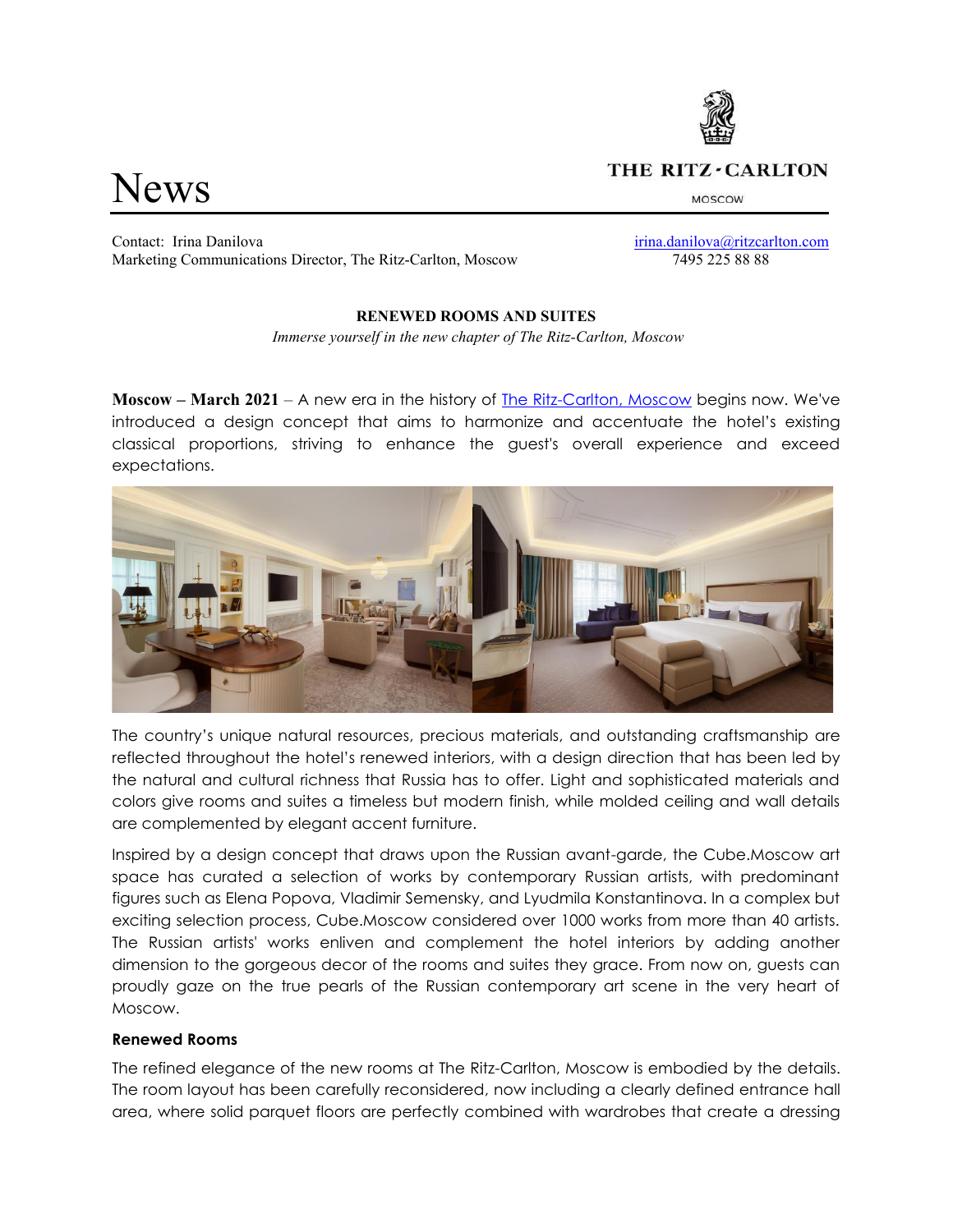room space. Two full-length mirrors with the ideal direct lighting visually enlarge the space, while ivory walls enhance the overall comfortable ambience and ceiling moldings enrich and define the design aesthetic.

The classically inspired bedroom features a bedframe with headboard, nightstands, and crystal lamps that provide guests a luxurious ambience and experience. An azurite blue banquette adds enhanced comfort and style to the foot of the bed. Side cushions of the same color are decorated with pastel ribbon edging in accordance with the overall color palette of the room.

Opposite the bed is a beverage commode. A central feature of the room, it attracts attention with a design inspired by Russian mosaic marquetry and avant-garde style. Antique brass doors open to reveal a world of opulence, ready for celebrations with tea, coffee, and a variety of beverages. A diamond cut mirror serves as a backdrop for glasses and serveware. The countertop is clad in Sahara Noir black marble, and the side walls are finished with dark European walnut marquetry.

The living area incorporates a custom-designed desk/dining table and comfortable elegant chairs. Three layers of curtains and carpet in calm tones bring the various accent elements and materials together, while a mirrored panel emphasizes and visually doubles the space.

## **Executive Suites**

Executive Suites are elegant accommodations with a spacious light-colored living room that is completely separate from the master bedroom. Furniture is upholstered with fabrics of the highest quality, which, combined with noble varieties of cherry wood, accentuate the luxurious furnishings.

Sophisticated materials and pastel colors were selected with a focus on the exceptional craftsmanship and vast natural richness of Russia. This is reflected in the subtle detailing and accents pieces that accompany the suites's furniture and art objects. Carefully curated artworks and accessories inspired by natural motifs include figurines made of porcelain and bronze. The suites are a fusion of classic and contemporary elements, pure materials, and state-of-the-art technology.

Cosmopolitan, chic, and contemporary – this is the essence of the Executive Suites, which overlook the beautiful and peacefully quiet courtyard.

## **Carlton Suites**

Corner Carlton Suites feature scenic city center views. The living room contains a large and inviting sitting area. Decor accents are found in the side tables' green malachite elements as well as the large warm grey sofa and armchairs fitted with stylish and modern cushions. The suite's windows are accented by elegant layers of heavy patterned and satin curtains. The specially designed carpet brings all parts of the living room together. A beautiful oval table with a marquetry inlay and a crystal chandelier above welcome guests to gather together. On the opposite side of the living room is a desk, an elegant piece of furniture combining wood, brass, and leather detailing.

The bedroom is outfitted with custom furniture pieces and enhanced by architectural moldings for emphasis. Natural linen sheers let in the room's natural light while providing privacy. The vanity space is maximized with mirrors, noble materials and finishes, and lighting that's especially suited for guests' needs and comfort.